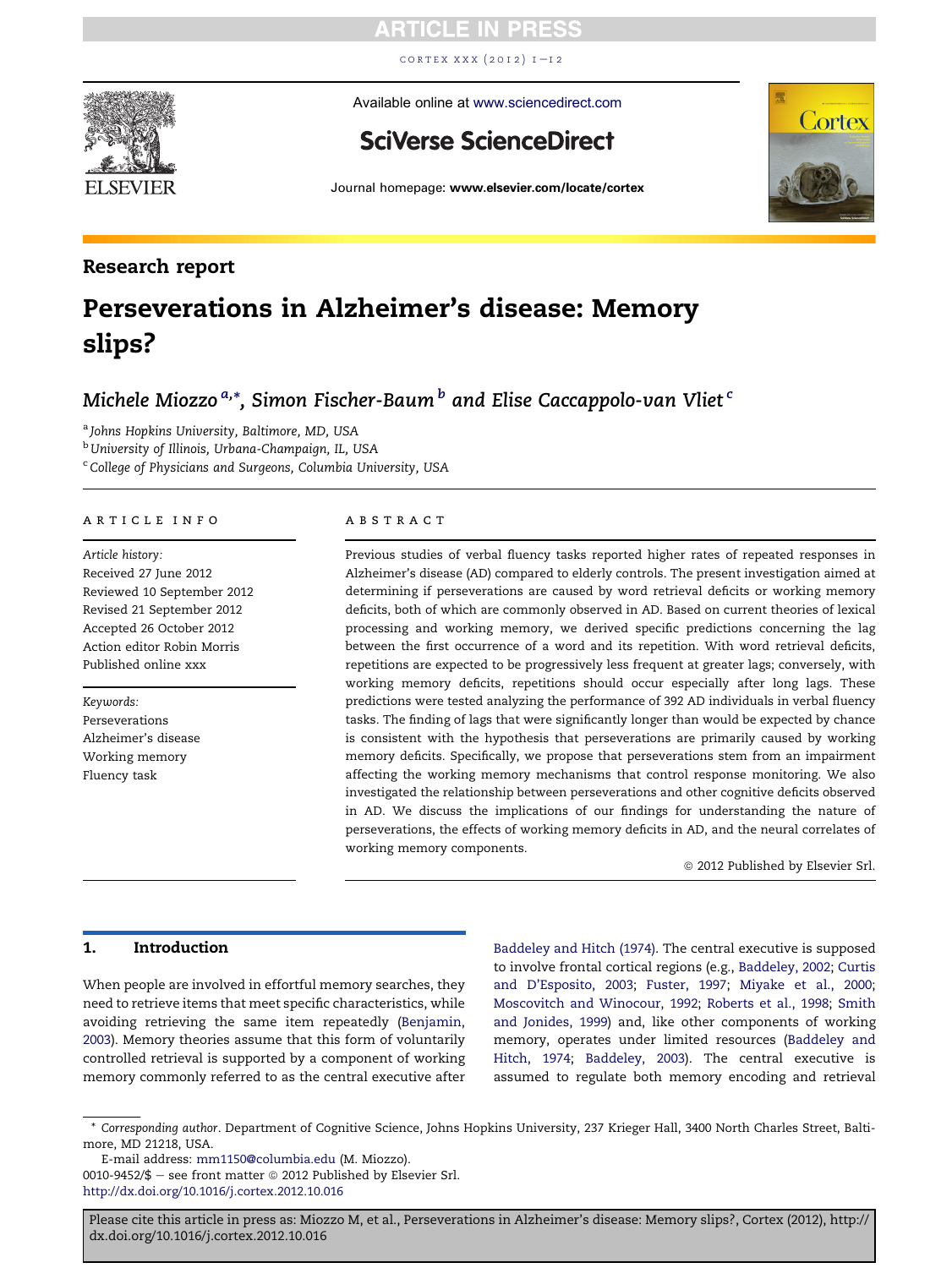#### **2** cortex xxx (2012)  $I-I2$

processes interfacing with an associative memory system where information is stored. The functions related to memory that have been assigned to the central executive include (a) devising cues and retrieval strategies; (b) organizing information made available from associative memory; and (c) ensuring that only information compatible with the task at hand is retrieved and that repeated responses are avoided ([Baddeley, 2003](#page-9-0); [Engle, 2002;](#page-9-0) [Ericsson and Kintsch, 1995](#page-9-0); [Gathercole, 2007;](#page-10-0) [Moscovitch, 1992;](#page-10-0) [Norman and Shallice,](#page-10-0) [1986\)](#page-10-0).

Fluency tasks, in which participants generate words starting with specific letters or from specific semantic categories (e.g., animals), illustrate the characteristic features of an effortful memory search. Essential to the task is the ability to monitor that responses are from the correct set and are not repetitions. Therefore, good performance on the fluency task relies on retrieval strategies that are under the control of the central executive. Given such features, fluency tasks provide a research model for investigating strategic retrieval and, more generally, memory processing related to the central executive.

Prior research has linked verbal fluency tasks to central executive processing. For example, [Rosen and Engle \(1997\)](#page-10-0) showed that participants who scored high on measures of working memory capacity generated significantly more animal names relative to participants with comparatively lower working memory capacity scores. High working memory capacity was also associated with generating larger clusters of semantically related words, as when, in the animal fluency task, participants start by producing a number of farm animals and then quickly switch to different clusters  $-$  from cats, to fish, to birds [\(Rosen and Engle, 1997\)](#page-10-0). Large clusters and short inter-cluster intervals are viewed as markers of efficient memory retrieval, further suggesting that central executive mechanisms appear to play a significant role in efficient memory retrievals. Other studies adopted a complementary approach, examining the effect on verbal fluency tasks of concurrent tasks that are known to interfere with central executive processing [\(Moscovitch, 1994](#page-10-0); [Troyer et al.,](#page-11-0) [1997\)](#page-11-0). As expected, the number of generated words was reduced with the interference tasks. In addition, studies that examined the cognitive correlates of verbal fluency found that measures of working memory capacity were significant predictors of total scores on verbal fluency tasks [\(Fisk and](#page-9-0) [Sharp, 2004](#page-9-0); [Fournier-Vincente et al., 2008;](#page-10-0) [Hedden et al.,](#page-10-0) [2005\)](#page-10-0) or measures of clustering and switching ([Unsworth](#page-11-0) [et al., 2011\)](#page-11-0), further supporting the role of central executive processing in the verbal fluency task.

As discussed above, one hypothesized role of the central executive in verbal fluency is the prevention of repeatedly retrieving the same item, that is the prevention of what are typically referred to as perseverations. If so, one anticipates finding a relationship between perseverations on verbal fluency tasks and central executive processing ability. Although perseverations typically have very low incidences in tasks conducted with normal adults, their frequencies increased significantly in experimental conditions that, crucially, are specifically taxing for working memory. [Rosen](#page-10-0) [and Engle \(1997](#page-10-0); Exp. 4) observed a significant increase of perseverative responses using a tracking digit task that reduced working memory capacity. This effect of concurrent task on rate of perseveration was especially pronounced in low-span participants. Similar effects on perseveration rates were found by [Azuma \(2004\)](#page-9-0) using a concurrent memory task.

Individuals diagnosed with Alzheimer's disease (AD) demonstrate an abnormal increase of perseverative responses in verbal fluency tasks ([Bayles et al., 2004;](#page-9-0) [Marczinski and](#page-10-0) [Kertesz, 2006;](#page-10-0) [Pekkala et al., 2008;](#page-10-0) [Shindler et al., 1984](#page-10-0)), with the rate of perseverations increasing as a function of the severity of cognitive decline in AD [\(Pekkala et al., 2008\)](#page-10-0). In light of the experimental results discussed above, it would seem reasonable to attribute the pathological incidence of perseverative responses in AD to a deterioration of central executive processes. However, pathological rates of perseveration in individuals with AD in the context of the verbal fluency task may reflect some other cognitive impairment associated with the disease. AD may result in the degeneration of a variety of cognitive functions such as memory, language, and visuospatial abilities. Increased perseverations in verbal fluency may be attributed to one of these other deficits. Specifically, a multitude of findings in aphasia have shown that acquired language impairments can result in noticeable word repetitions in spontaneous speech or in the naming tasks routinely used to evaluate word production. These word repetitions are generally attributed to an impairment in the ability to activate the target lexical item ([Ackerman and Ellis, 2007](#page-9-0); [Caccappolo](#page-9-0)[van Vliet et al., 2003;](#page-9-0) [Cohen and Dehaene, 1998;](#page-9-0) [Dell et al.,](#page-9-0) [1997;](#page-9-0) [Hirsh, 1996](#page-10-0); [Lee et al., 2009;](#page-10-0) [Martin and Dell, 2004](#page-10-0), [2007;](#page-10-0) [Martin et al., 1998](#page-10-0); [Moses et al., 2007\)](#page-10-0). Under current accounts of word production, the word that is selected for production is (typically) the most activated one. In normal conditions, the most activated word corresponds to the target word that a speaker aims to produce, but in pathological conditions individuals may fail to strongly activate the target item. Recently produced words are assumed to remain relatively activated after production, even in the unimpaired system. Therefore, when target words do not reach sufficiently high activation levels, recently produced items are plausible candidates for selection, and perseveration errors are produced.

The language impairments that are frequently observed in AD typically manifest themselves in word production difficulties [\(Croot et al., 2000](#page-9-0); [Cummings et al., 1985;](#page-9-0) [Huff et al.,](#page-10-0) [1986;](#page-10-0) [Price et al., 1993\)](#page-10-0), and therefore may contribute to the perseverations that AD individuals make on verbal fluency tasks. Furthermore, the hypothesis of a contribution of language mechanisms on fluency is also supported by the results of correlational studies that demonstrated that in normal individuals fluency tasks load to language factors corresponding to vocabulary size or word retrieval [\(Hughes](#page-10-0) [and Bryan, 2002](#page-10-0); [Unsworth et al., 2011\)](#page-11-0). The goal of the current study is to identify the underlying cause of the perseveration errors produced by AD individuals during verbal fluency tasks: are the errors due to central executive or language processing deficits?

One method for distinguishing these alternative hypotheses is to analyze the temporal characteristics of the perseverations, specifically the distance, either in terms of number of items or time elapsed, between the first instance of the item and its later repetition. Analyses of the word perseverations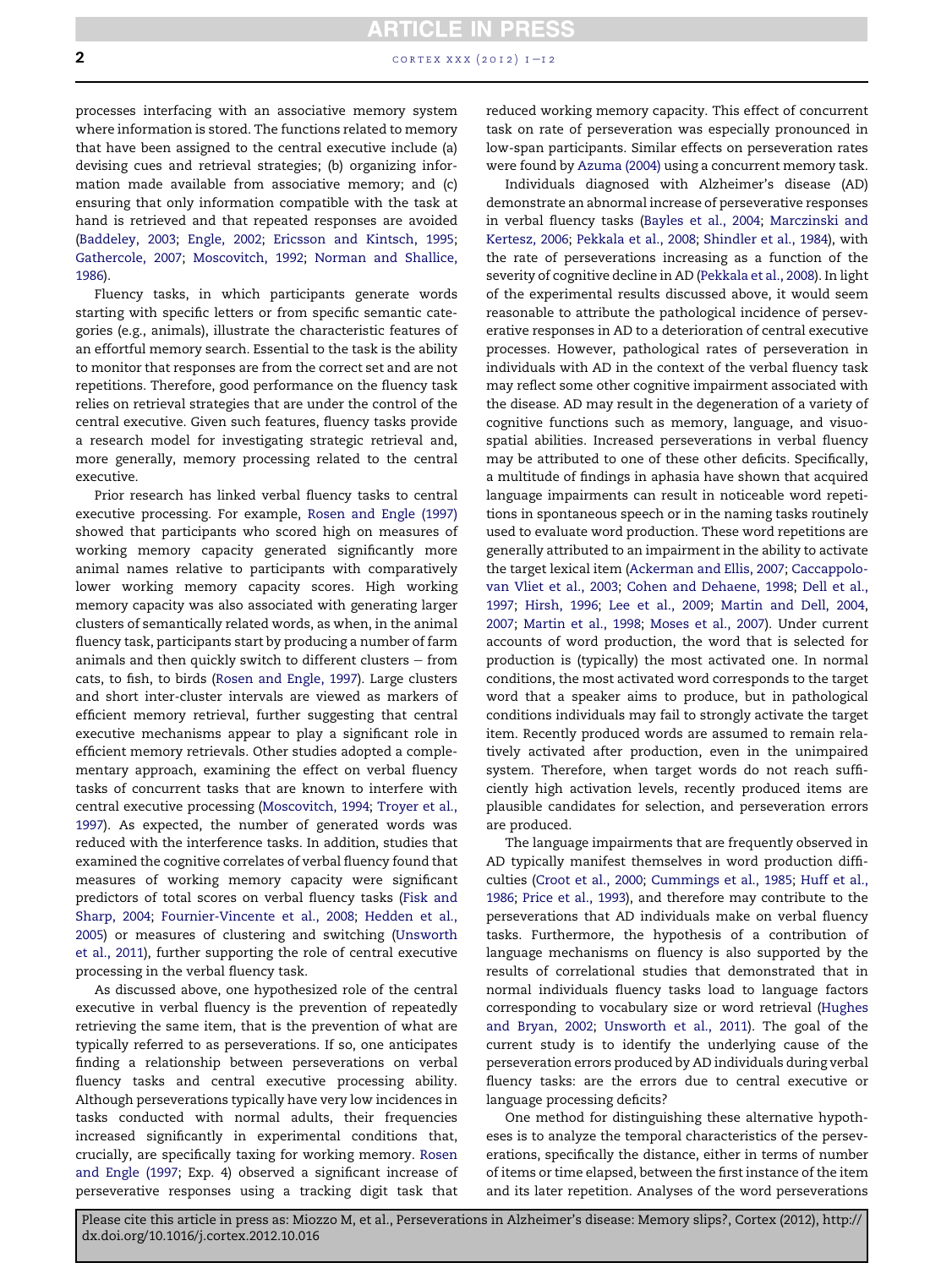#### CORTEX XXX  $(2012)$   $I-I2$  3

that aphasics made in word production tasks revealed a precise temporal relationship between the first occurrence of a word and its incorrect repetition: the probability that a word will be repeated decreases as more time elapses since the first occurrence of the word or as the number of intervening words increases [\(Cohen and Dehaene, 1998;](#page-9-0) [Lee et al.,](#page-10-0) [2009](#page-10-0)). This result is predicted by the hypothesis that perseverations arise due to a failure to activate the current target item. The activation of recently produced responses is expected to decrease with time or intervening items. As a result, when there is a failure to activate the target, the likelihood of selecting a recently produced item should be greater than the likelihood of selecting a more distantly produced item, leading to a relatively short lag between the first occurrence of the word and its repetition. Following this logic, if the perseverations made by AD individuals on verbal fluency tasks originate from impairments in lexical selection of the same nature as those hypothesized for aphasia, then perseverations in AD and aphasia would both be associated with comparably short lags.

In contrast, if the perseverations made by AD individuals on verbal fluency tasks originate from impairments in central executive processing, then the lag between the first occurrence of the word and its repetition should be relative long. According to this account, perseverations are produced because of a failure to remember that a word has already been generated. As the number of intervening words increases, it should be progressively more difficult to recognize that a word has already been generated, particularly in conditions of central executive impairments. In essence, distinct temporal patterns should appear if perseverations on verbal fluency tasks reflect central executive impairments (long lags) or language impairments (short lags). The responses of a large group of AD individuals on verbal fluency tasks were analyzed in the present investigation to determine to which of these temporal patterns perseverations conform in AD. Our investigation aimed at defining the role of working memory in perseverations, thus contributing to the identification of the possible effects of working memory impairments in AD. A further objective of our investigation was to determine whether a novel form of perseverations traceable to working memory impairment exists. A specific problem confronted in analyzing perseverations is to establish whether their distribution differs significantly from chance distribution ([Cohen](#page-9-0) [and Dehaene, 1998](#page-9-0)). We used Monte Carlo simulations to determine whether participants produced perseverations at longer or shorter lags greater than would be expected by chance. To anticipate the principal finding of our investigation, repetitions tend to concentrate at longer compared to shorter lags, a finding linking repetitions to working memory deficits in AD. As we discuss in detail in the final section of this article, our finding contributes to characterize the cognitive aspects and neuronal correlates of AD as well as the neurocognitive components of working memory that prevent repetitions in healthy cognitive systems but are plausibly associated with pathological repetition rates in conditions of neuronal degeneration.

We further analyzed task-specific word frequency effects. We reasoned that the words more frequently generated by our participants were not only words that 'come to mind' more easily but also the more probable candidates to perseverate. The reason why frequently generated words are likely to be repeated is twofold. First, high frequency words would typically pop-out every time a further attempt to generate a word is made. Second, previous work has shown that recognition memory is worse for higher frequency words ([Gorman, 1961;](#page-10-0) [Benjamin, 2003\)](#page-9-0). Therefore, it should be more difficult to recognize that a high-frequency word has been already generated and consequently it should be less likely that its repetition is blocked. We should note that the prediction of a word frequency effect is not unique to the hypothesis that perseverations stem from a central executive impairments. Nevertheless, this prediction is integral to this hypothesis and its confirmation would strengthen the hypothesis. Finally, we considered measures of attention and inhibition (color-Stroop task), verbal short-term memory (digit span), memory encoding, and lexical processing (picture naming) to obtain a more comprehensive picture of the cognitive abilities that affected word retrieval and erroneous repetitions in our AD sample.

#### 2. Methods

#### 2.1. Participants

Responses from verbal fluency tasks were collected from 392 individuals who were consecutive attendees at the Memory Disorders Center of the Taub Institute, Columbia University. All participants received a diagnosis of AD made by a consultant neurologist on the basis of a detailed medical history and a full neurological evaluation. Diagnoses were supported by neuroimaging data and neuropsychological evaluation that included tests that assess praxis, visuo-spatial functions, memory, language, and executive function. Criteria for inclusion in the study were English as native language and no history of drug or alcohol dependency, seizure disorders, psychiatric illnesses, or prior brain damage. Participants had no concomitant extrapyramidal symptomatology commonly associated with Lewy body disease, or showed behavioral or neuroimaging results suggesting any of the forms of primary progressive aphasia. Furthermore, none of the participants exhibited fluctuating levels of arousal or reported hallucinations. Seventy-seven participants were re-tested one or two times at about 1-year interval (their verbal fluency responses at re-test were also included in the analyses). All participants obtained mini-mental scores above 10/30, so the investigation focused on AD individuals with mild to moderate dementia. On average, participants were 76 years old  $(SD = 7.7)$ , had 15.2 years of education (SD  $=$  2.9), and received a score of 22.3  $(SD = 4.1)$  on the Mini-Mental Status Examination (MMSE; [Folstein et al., 1975](#page-10-0)). 58.5% of the participants were females. In addition to responses from verbal fluency tasks (see below), the following data were collected from participants: forward digit span (raw score), interference score based on Stroop color naming task, number of correct responses on Boston Naming Test (BNT; [Kaplan et al., 1983\)](#page-10-0), and total number of correctly recalled words on the Selective Reminding Test (SRT; [Buschke and Fuld, 1974](#page-9-0)). Analyses that involved these data were based on result sets that varied slightly due to occasional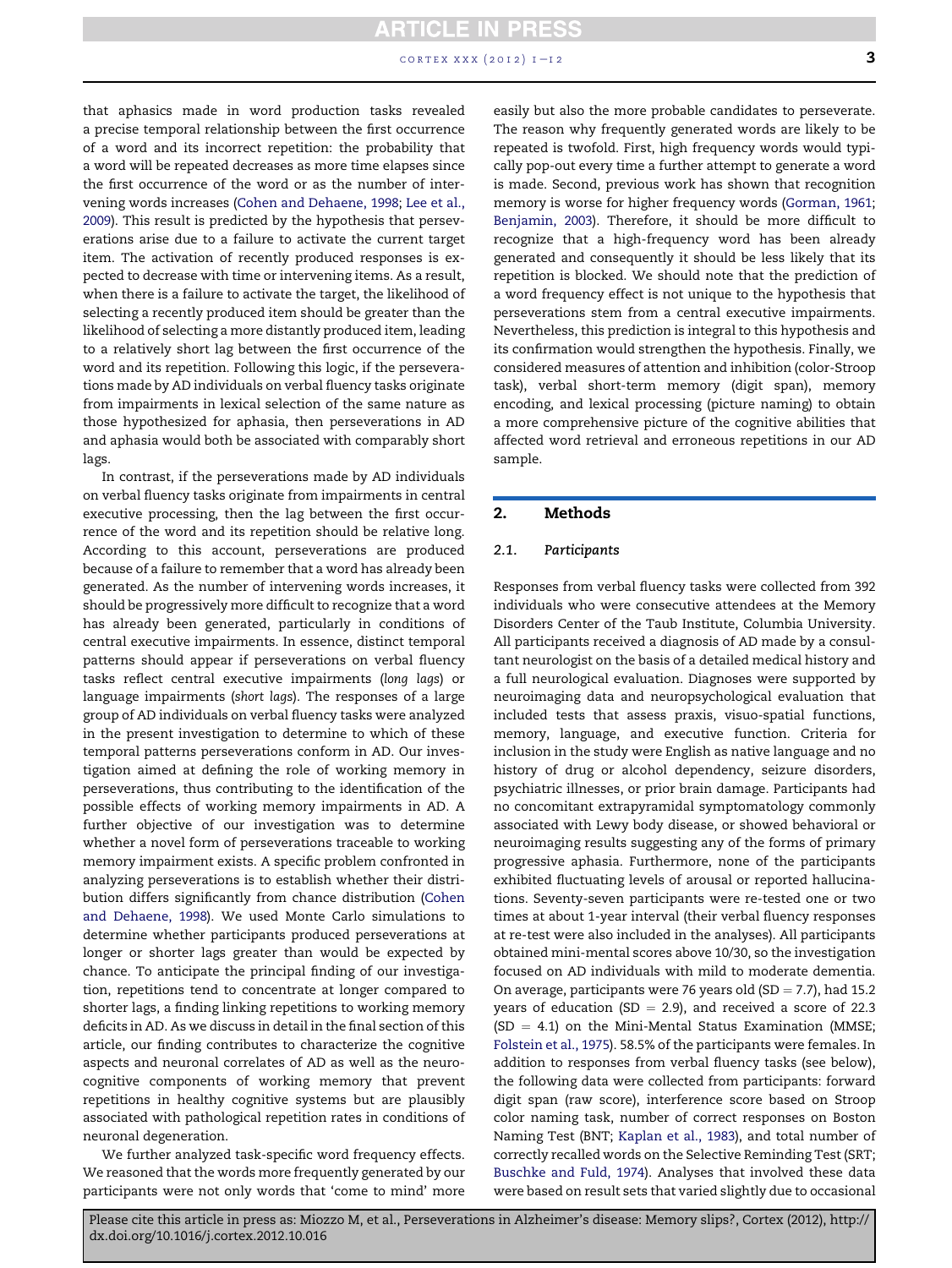**4** cortex xxx (2012)  $I-I2$ 

data missing. Compared to age-matched normal controls ([Tomaugh and Hubiey, 1997](#page-11-0)), the performance of AD participants on the picture naming task corresponded to an average z-score of  $-3.6$  (SD  $= 3.2$ ), and 65% of AD participants had zscores lower than -3. These results demonstrate widespread and severe word production difficulties in our group of AD participants.

#### 2.2. Verbal fluency tasks

Verbal fluency tasks were included in the test battery that was administered to assess a wide range of cognitive functions in the participants. In two distinct category fluency tasks, participants produced names of animals and vegetables, respectively, whereas in three distinct letter fluency tasks, participants generated words that started with a specific letter (C, F or L). Participants generated as many words as possible within 60 sec, and were explicitly instructed not to repeat words or produce inflectional variants of the same word (e.g., both cat and cats). Instructions for letter fluency tasks specifically instructed the avoidance of proper names (of people, geographical places, brands, or products). The number of words produced every 10 sec was recorded for the responses in the animal fluency task of 138 participants. A distinction is made in the neuropsychological literature between continuous recurrent perseverations (without words intervening between repetitions) and discontinuous recurrent perseverations (with words intervening between repetitions). These two types of perseverations were jointly analyzed. In a few instances, singular/plural variants of a same noun were produced (e.g., cat/cats); such responses were scored as repetitions. Incorrect responses (i.e., words not appropriate for a given semantic category or with incorrect word onset) were ignored in the analyses of perseverations, as these analyses were primarily aimed at determining whether the number of intervening words affected perseverations.

#### 3. Results

Analyses were based on the responses from 489 administrations of the semantic and letter fluency tasks. The average number of correct words in the letter fluency tasks was 9.9, which was significantly greater than the average number of correct words in the semantic fluency tasks [8.1; F (1, 489) = 69.7,  $p < .0001$ ]. Number of correct words varied across onset letters [F (2, 982) = 9.6,  $p < .0001$ ], a finding explained by fewer L-onset words than C-onset words [mean: 5.1 vs 5.4; t  $(491) = 2.7, p = .006$  or F-onset words [mean = 5.5; t (491) = 4.5,  $p < .0001$ ]. This finding mirrors the distribution in the English language; as revealed by counts of the words listed in CELEX ([Baayen et al., 1993\)](#page-9-0), L-onset words are more sparsely represented. While our results align with those of several prior AD investigations that recorded fewer words in semantic compared to letter fluency [\(Barr and Brandt, 1996;](#page-9-0) [Butters](#page-9-0) [et al., 1987](#page-9-0); [Capitani et al., 2009;](#page-9-0) [Crossley et al., 1997](#page-9-0); [Monsch et al., 1994;](#page-10-0) [Troyer et al., 1998](#page-11-0)), the effect of set size we observed with letter categories replicates prior findings that highlighted the relevance of set size in AD performance ([Diaz](#page-9-0) [et al., 2003\)](#page-9-0). Total number of correctly produced words in

verbal fluency tasks was significantly correlated with MMSE scores  $[r = .39, t (471) = 9.2, p < .0001]$  and education  $[r = .13, t]$  $(479) = 2.86, p = .002$ ], but not with age [ $r = -.04$ , t (479)  $< 1$ ]. A model composed of participants' scores on Stroop interference, picture naming, total recall on SRT, and digit span that was used to predict the total number of correct responses in verbal fluency tasks yielded a  $R^2$  equal to .28 [F (4, 393) = 39,  $p < .0001$ ].

Perseverations account for  $1-3%$  of the responses produced by normal elders on fluency tasks ([Albert and](#page-9-0) [Sandson, 1986](#page-9-0); [Bayles et al., 2004;](#page-9-0) [Bayles et al., 1993](#page-9-0); [Foldi](#page-9-0) [et al., 2003](#page-9-0); [Henry and Phillips, 2006;](#page-10-0) [Kozora and Cullum,](#page-10-0) [1995;](#page-10-0) [Pekkala et al., 2008;](#page-10-0) [Ramage et al., 1999;](#page-10-0) [Troster et al.,](#page-11-0) [1989\)](#page-11-0). Perseverations occurred, on average, in 9.5% of the responses (SD = 7.7; range =  $0-47%$ ). Perseveration rates were above the  $1-3%$  range of normal elders for 74% of our participants and were related to MMSE scores [ $r = -.21$ , t (471) = 4.5,  $p < .0001$  and age  $[r = .10, t (479) = 2.14, p = .03]$ , but not to education [ $r = -.02$ , t (479)  $< 1$ ]. When entered in a multiple regression as predictors of perseveration rates, scores of Stroop interference, picture naming, total recall on SRT, and digit span yielded a  $R^2$  of .03 [F (4, 393) = 3.5, p < .007]. Of these scores, only picture naming accuracy rates correlated significantly with perseveration rates  $[r = -.20, t (396) = -3.6,$  $p = .0003$ . Perseverations were made with similar frequencies in semantic and letter categories [means: 7.9% vs 8.7%; F (1,  $489$ ) = 2.98,  $p > .05$ ].

#### 3.1. Lag analyses

A further set of analyses evaluated the lag between the first occurrence of the word in a response and its subsequent repetition. For the first analysis, lag is defined by the number of intervening items. Consider the animal fluency responses produced by one of the participants: "Cat; Dog; Tiger; Leopard; Mouse; Rat; Squirrel; Lion; Tiger," with the perseverated word "Tiger." We will call the first instance of "Tiger" the source and the repetition, the perseveration. For this error, the perseveration occurs at a lag of five, as there are five items between the source and perseveration. A lag of 0 (an immediate repetition) is the shortest possible lag. For this response, a lag of 5 is the longest possible lag, as only six words were produced following the production of the source. Indeed, the longest possible lag will always be when the perseveration is produced as the final word in the sequence. Aggregating perseverations across all participants and fluency tasks, we asked: do perseverations appear at short lags as would be predicted by a lexical activation deficit account of perseveration in verbal fluency? Or do perseverations appear at relatively long lags as would be predicted by the working memory deficit account?

We limited our analyses to items that were repeated a single time in the response; when items are repeated multiple times, it is ambiguous which prior response is the source. We defined six critical response positions: (a) three short lags (the word immediately after the source, with a single intervening word and with two intervening words), and (b) three long lags (the final word, the second-to-last word and the third-to-last word in response). To assure that the perseveration could appear in at most one of the six critical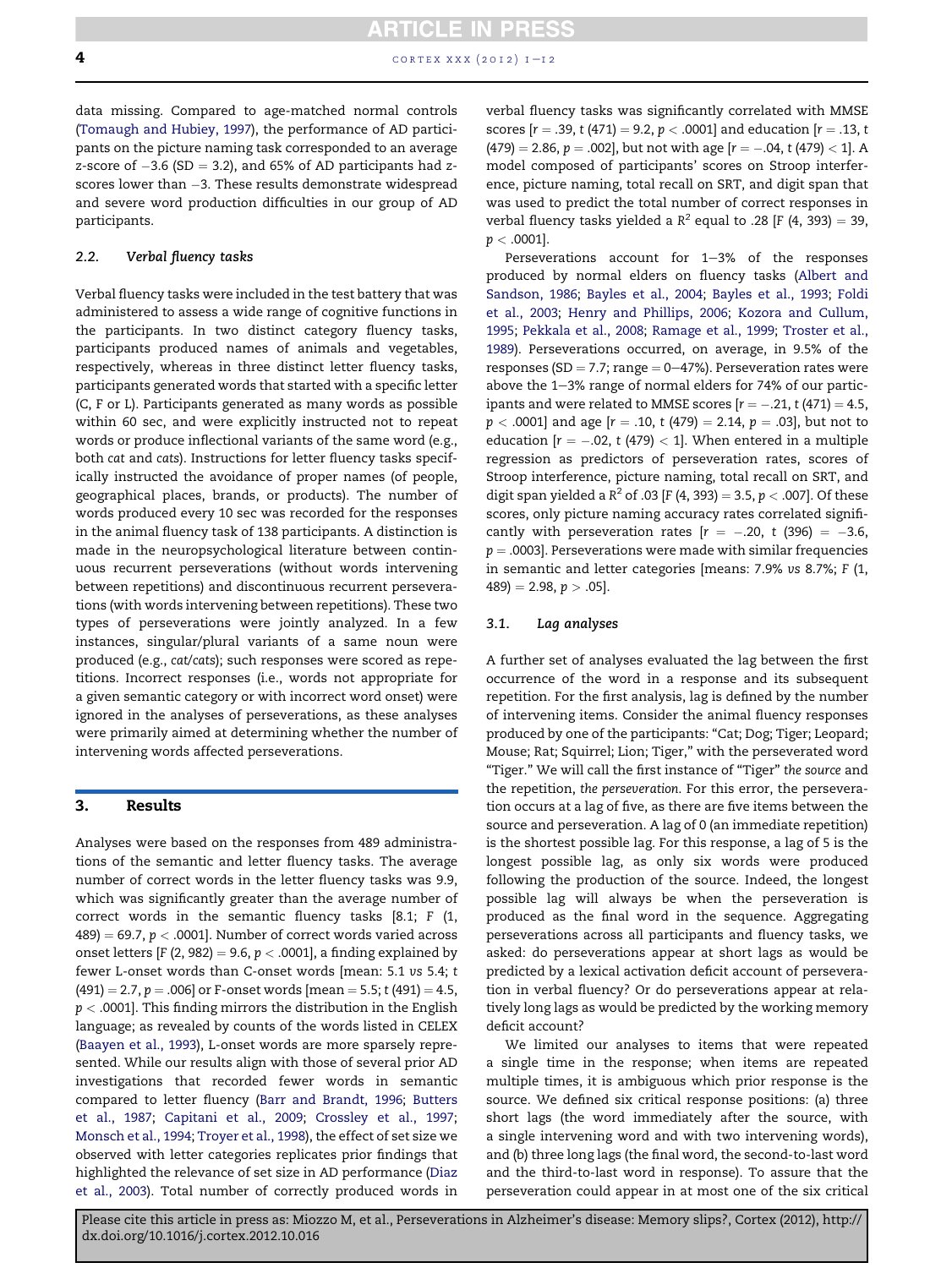#### $CORTEX XXX (2012) 1-I2$  5

response positions, we further limited the first analysis to those cases in which the source word was produced at least six words before the end of the sequence. Across all of the administrations of all of the fluency tasks, a total of 1571 perseveration errors fit these requirements, with 379 of the 489 administrations (78%) containing at least one error of this sort.

A computer program tabulated the percentage of these 1571 perseverations that appeared in each of the six critical positions. These occurrences are illustrated by the bars of the graph in Fig. 1. The fewest perseverations were found at a lag of 0 (2.3%) and few perseverations were observed at either of the other short lags (lag of 1, 3.4%; lag of 2, 8.3%). Many more perseverations were observed at the longer lags (maximum lag, 13.6%; one fewer than the maximum lag, 14.8%; two fewer than the maximum lag, 14.0%). These observed percentages were compared to a measure of chance that assumed that the perseveration had an equal probability of appearing in any position after the source. A distribution of chance values was created using a Monte Carlo simulation. For each run of the Monte Carlo simulation, the set of words following the source was randomly scrambled for each of the 1571 errors. For example, for the animal fluency response: "Cat; Dog; Tiger; Leopard; Mouse; Rat; Squirrel; Lion; Tiger," all of the words after the first occurrence of Tiger (Leopard, Mouse, Rat, Squirrel, Lion and Tiger) were scrambled, such that one run of the Monte Carlo simulation created the chance response "Cat; Dog; Tiger; Rat; Leopard; Tiger; Squirrel; Lion; Mouse," while another run created the chance response "Cat; Dog; Tiger; Squirrel; Leopard; Tiger; Lion; Mouse; Rat."



Fig.  $1$  – Proportion of perseverations that occurred at short lags (0, 1 or 2 intervening words) or long lags (maximum lag, one fewer than the maximum lag, two fewer than the maximum lag) compared to the proportion expected by chance. The white bars show the observed proportions for the two tasks combined, while the light gray bar shows the observed proportions for the letter fluency task and the dark gray bar shows the observed proportion for the semantic fluency task. The thick dotted line shows the proportion expected by chance for the two tasks combined with the thin dotted lines reflecting the 95% confidence interval around the chance mean. Compared to the frequencies expected by chance ( $p < .05$ ), perseverations occurred less often at shorter lags but more often at longer lags in the two tasks combined.

The program then calculated the percentage of the perseverations that appeared in each of the six critical positions in the scrambled data sets. A total of 10,000 runs of the Monte Carlo simulation were carried out creating a distribution that can be used to evaluate whether the observed perseveration rates differed significantly from the perseveration rates expected by chance. The thick dotted line in Fig. 1 shows the average of the 10,000 runs of the simulation. Approximately 10% of the perseverations are expected to appear in each critical position simply due to chance. The thin dotted lines in Fig. 1 show the range of the middle 9500 runs of the Monte Carlo simulation, or the 95% confidence interval. Any observed value outside of that 95% confidence interval differs significantly from chance at an alpha of .05. For all three short lags, the observed percentage fell below this 95% confidence interval, while for all three long lags, the observed percentage fell above this 95% confidence interval. In addition, as shown in Fig. 1, results pattern alike in the semantic and letter fluency tasks. Furthermore, in light of prior results showing a gender effect in the fluency tasks ([Bolla et al., 1990;](#page-9-0) [Loonstra et al., 2001\)](#page-10-0), we compared the repetition lags of male and female participants in our sample. Of the 1571 perseverations described above, 615 were produced by male participants and 956 by female participants. Male and female participants produced perseverations at short lag of 0, 1 or 2 at comparable rates [Males: 15% of all perseverations, 92/615; Females: 13%, 128/956,  $\chi^2(2) = .64$ ,  $p > .4$ ]. Similarly, perseverations were equally likely to be produced at one of the three possible lags for male (44%, 270/615) and female participants [41%, 395/956,  $\chi^2(2) = .92$ ,  $p > .3$ ]. Gender appeared not to affect the number of produced words in semantic and letter fluency tasks combined [average, males  $=$  45.52, females  $=$  46.66; F (1,  $(489) = .48$ ,  $p = .48$ ] and repetition rates [average, males  $= 9.38$ , females = 9.82; F (1, 489) = .37,  $p = .54$ ]. We therefore conclude that perseverations were at shorter lags less often and longer lags more often than would be expected by chance ( $ps < .05$ ). Furthermore, while perseverations occurred less often then would be expected by chance for all three short lags, it appears that the likelihood that an item will be repeated in a fluency task is an increasing function of the distance from initial production of the word, with the lowest observed percentage at lag 0, a higher percentage at lag 1 and an even higher percentage at lag 2.

Several follow-up analyses confirmed this first result. First, to assure that the results extended to errors in which the source was fewer than six words from the end of the list, we carried out a similar analysis for the 344 errors in which the source word was between three and five words from the end of the response. For this analysis, we defined only two critical  $positions - a short and a long lag. In consideration of prior$ results showing that healthy participants ([Campbell and](#page-9-0) [Clark, 1989;](#page-9-0) [Vitkovitch & Humphreys, 1991](#page-11-0)) and aphasic individuals [\(Hsiao et al., 2009](#page-10-0)) tend to avoid immediate (lag 0) repetitions, lag 0 repetitions were not included in the analysis. More conservatively, we contrasted lag 1 to the longest possible lag in which the perseveration was the final word in the response. Only 71 of 344 perseverations appeared at lag 1 (20.6%), while 119 were the final word in the response (34.6%). If perseverations were equally likely to appear in any position relative to the source, then, using a Monte Carlo simulation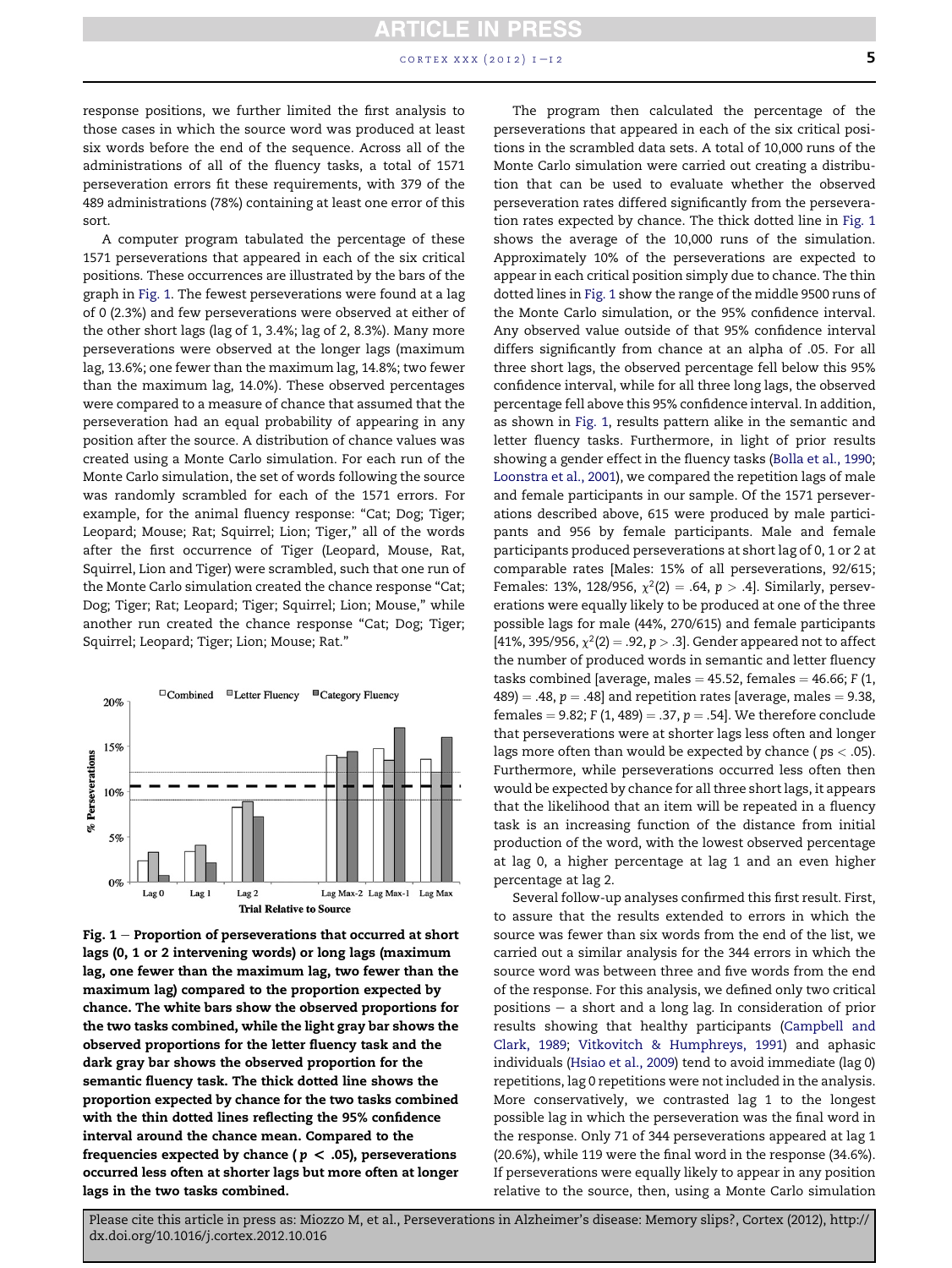### <span id="page-5-0"></span>**RTICLE IN PRESS** 6 cortex xxx  $(2012)$   $I-I2$

identical to the one described above, we estimated that 24.8% of the perseverations should be observed with a lag 1 and with the maximum lag. Only a single run of the 10,000 runs of the Monte Carlo simulation had a value either as high as or higher than the observed proportion of perseverations at the maximum lag, and fewer than 5% of the 10,000 runs had a value as low or lower than the observed proportion of perseverations at a lag of 1. Using this chance distribution, we conclude that there were significantly fewer perseverations at lag 1 ( $p < .05$ ), and significantly more at the maximum lag than would be expected by chance ( $p < .001$ ).

Next, we considered whether some individuals in the sample perseverated at short lags while others perseverated at long lags. We calculated a normalized lag for each perseveration error, with .0 being a perseveration at lag 0, 1.0 being a perseveration at the maximum lag, and intermediate values reflecting where the perseveration falls in the interval between the minimum and maximum lags. An average normalized lag was calculated for each administration of the fluency task, averaging across perseverations produced in both the semantic and letter fluency tasks. An average normalized lag of less then .5 would indicate that, during this administration of the task, perseveration lags tended to be shorter than average, while a normalized lag of greater than .5 would indicate that the perseveration lags tended to be longer than average. In total, there was at least one perseveration on 432/489 administrations of the fluency task (88%). Fig. 2 shows the histogram of average normalized lags for all 432 administrations with at least one perseveration. For 367/432 (85%) administrations, an average normalized lag of at least .5 was



Fig.  $2$  – Histogram of the number of administrations with averaged normalized lags ranging from 0 to .25, .25 to .5, .5 to .75 and .75 to 1.0. The white portion of the bars correspond to the number of administrations with fewer than 5 perseveration errors, the gray portion to the number of administrations with  $5-9$  perseveration errors, and the black bars to the number of administrations with 10 or more perseveration errors. These results suggest relatively long lags between sources and perseverations.

observed. For administrations with at least 5 perseverations, 91% had an average normalized lag of at least .5 and all 32 administrations with at least 10 perseverations had average normalized lags of at least .5. Less than 2% (8/432) of the administrations had extremely short normalized lags (<.25) while more than 30% of the administrations had extremely long normalized lags (>.75). These findings suggest that relatively long lags between source and perseveration is a common property of verbal fluency perseveration errors for most, if not all, individuals with AD.

Finally, we analyzed lag defined by the time elapsed between the source and perseveration. For a subset of administrations, timing information was recorded by binning words into 10 sec response bins. We analyzed the likelihood that the perseveration appeared in the same time bin as the source (the shortest time lag), the following time bin (the second shortest time lag) or the time bin as far from the source as possible (the maximum time lag). This analysis was limited to errors in which the source was not produced during either the  $40-50$  sec bin or the  $50-60$  sec bin, ensuring that the time bin as far as possible from the source is neither the same time bin as the source or the immediately following time bin. In all, 512 errors were identified that fit the criteria described above.

The results of this analysis are shown in Fig. 3. Of these errors, only 32 perseverations (6.3%) appeared in the same time bin as the source. For 105 errors (20.5%), the perseveration was in the time bin immediately following the time bin of the source. For 130 errors (25.4%), the perseveration was in the time bin farthest from the source. A chance analysis was carried out with similar logic to the analyses described above. All of the words following the source were randomly scrambled, maintaining the number of words that appeared in each time bin. The analysis of whether the perseveration appeared



Fig.  $3$  – Proportion of perseverations that occurred at different lags defined by time bins. The black bars show the proportion observed in the same time bin as the source, the time bin immediately following the source, and the time bin maximally distant from the source. The white bars show the proportion expected in each of those time bins by chance, with the error bars reflecting a 95% confidence interval around those chance means. Compared to the frequencies expected by chance ( $p < .05$ ), perseverations occurred less often in the same or immediately following time bins but more often in the farthest time bin.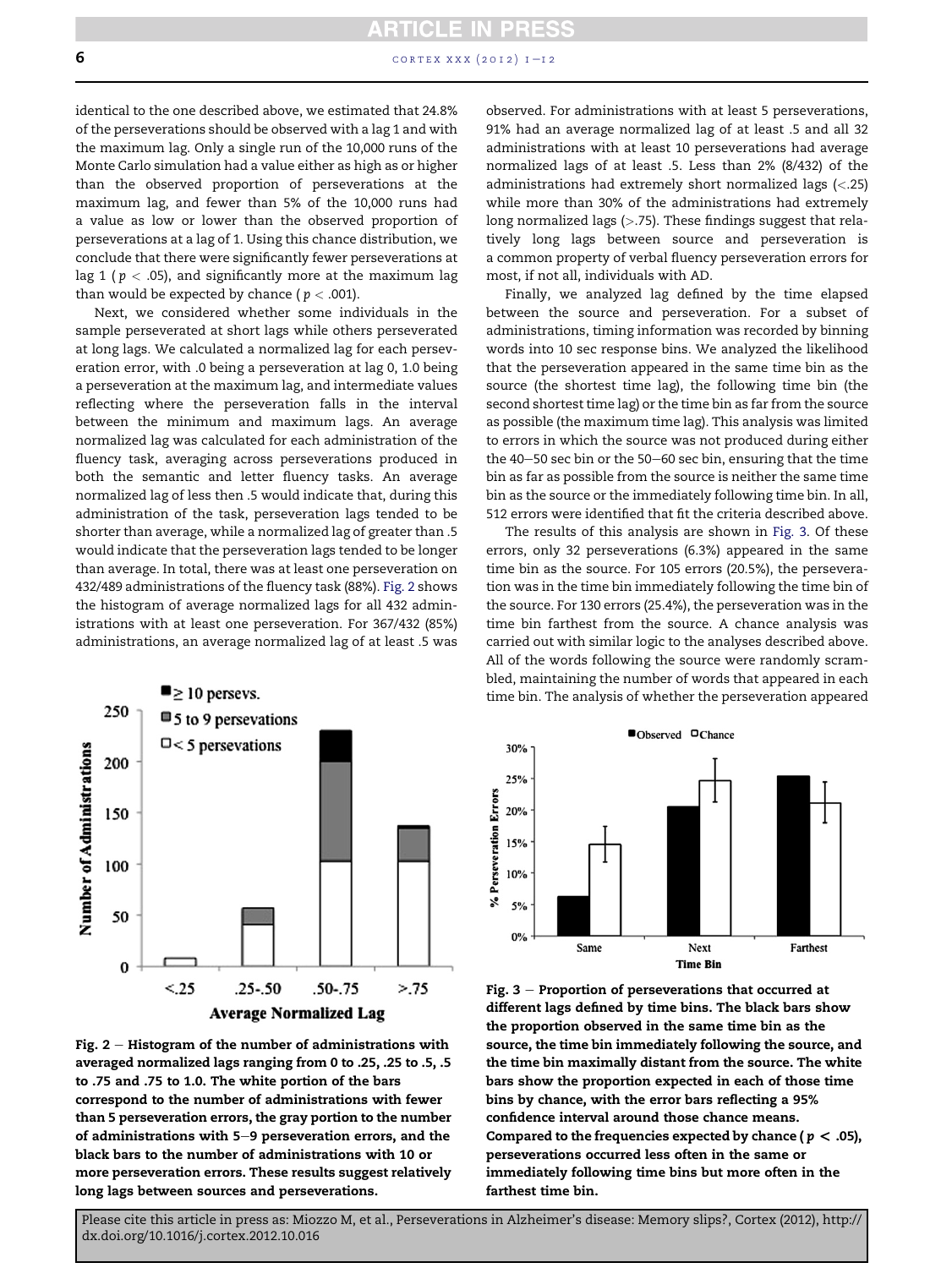in the same, next or farthest time bin was carried out over these scrambled responses, and the process was repeated 10,000 times.

The results of chance analysis are shown in the white bars of [Fig. 3.](#page-5-0) By chance, an average of 14.6% of perseverations were expected to appear in the same time bin as the source, 24.7% in the next time bin and 21.1% in the farthest time bin. The error bars indicate the range of the middle 9500 runs of the chance analysis program, or the 95% confidence interval. In none of the 10,000 runs of the chance analysis program were as few or fewer perseverations found in the same time bin as the number of perseverations actually observed, meaning that at a  $p < 0.0001$ , fewer perseverations appeared in the same time bin than would be expected by chance. Furthermore, the observed number of perseverations found in the immediately following time bins fell below the 95% confidence interval, meaning that, at a  $p < .05$  fewer perseverations appeared in the next time bin than would be expected by chance. Finally, the observed number of perseverations in the final time bin fell above the 95% confidence interval for that time bin, meaning that, at a  $p < .05$ , significantly more perseverations were observed in the farthest time bin from the source than would be expected by chance. These results once again indicate that perseveration errors in this task tend to occur at long, as opposed to short, lags from their sources, here with lag defined by time elapsed rather than number of intervening items.

#### 3.2. Word frequency analyses

An additional analysis tested the prediction that words that are easier to generate are more likely to be repeated. For each correct response on a fluency task, we took the number of administrations in which the response was produced as a measure of how easy that word was to generate. Different exemplars are produced at very different frequencies. For example, the word dog was produced at least once in 423/489 (87%) administrations of the animal fluency task, while the word stork was produced at least once in only 1/489 administration (<1%). Note that this approach to ease of generation has a clear advantage over simply looking at frequency of occurrence in the language as a whole. The prediction depends on how easily a word comes to mind given the context of the animal fluency task; examining at actual responses on this task is a suitable way to measure this construct. Of the fluency tasks administered, the animal fluency task included the broadest range of values for this ease of generation measure, ranging from words that were produced in nearly all administrations (dog, cat) to words that were produced in approximately half of the administrations (elephant, lion) to words that were produced on only a handful of occasions (emu, tortoise). We, therefore, limited the analysis to words produced in the animal fluency task.

Our measure of perseveration rate calculated the likelihood that a word is produced multiple times, given that it is produced at least once. For example, the word dog is produced at least once in 423 administrations, and more than once in 66 administrations, for a perseveration rate of 66/423 (.156). The word pig is produced at least once in only 84 administrations and more than once in 13 administrations, for a similar perseveration rate of 13/84 (.155). A reasonable estimate of perseveration rate requires a relatively large number of administrations in which the word is produced; if the word is only produced in one administration, then the perseveration rate is limited to be either .00, when the word is not repeated in that administration, or 1.00, when the word is repeated. We therefore calculated the perseveration rate only for the 51 most frequently used animal names, which were operatively defined as the words that appeared in at least 20 administrations.

Fig. 4 plots the correlation between how frequently a word is produced (horizontal axis) and the likelihood that if it is produced, it will be repeated (vertical axis). A significant positive correlation was observed  $[r = .64, t (49) = 5.82,$  $p < .0001$ ; the easier a word is to generate, the more likely it is that the word will perseverate if it is produced at least once.

#### 3.3. Result summary

The principal results that emerged from our investigation of the verbal fluency task in AD can be summarized as follows. (1) We replicated the finding that individuals with AD have abnormally high perseveration rates on verbal fluency tasks; furthermore, we observed that perseverations increase in parallel to cognitive deterioration as measured by MMSE. (2) Measures of attention, verbal short-term memory, episodic memory, and naming were found to be differently related to number of perseverations and number of correct responses on verbal fluency tasks, a result suggesting that the mechanisms causing a rise in perseverations are at least partially distinct from those involved in word elicitation. Similar findings were reported by [Bayles et al. \(2004\)](#page-9-0). (3) Relatively long lags were observed between a word and its repetition. (4) Finally, we observed a frequency effect wherein words that are commonly produced in a verbal fluency task tend to be likely candidates for perseveration.



Fig.  $4 - A$  plot of the frequency with which a given animal name was produced in the 489 administrations of the animal fluency test compared with the observed perseveration rate for the animal name. Only animal names that were generated in at least 20 administrations are plotted. There is a significant positive correlation between frequencies and perseveration rates. See text for details.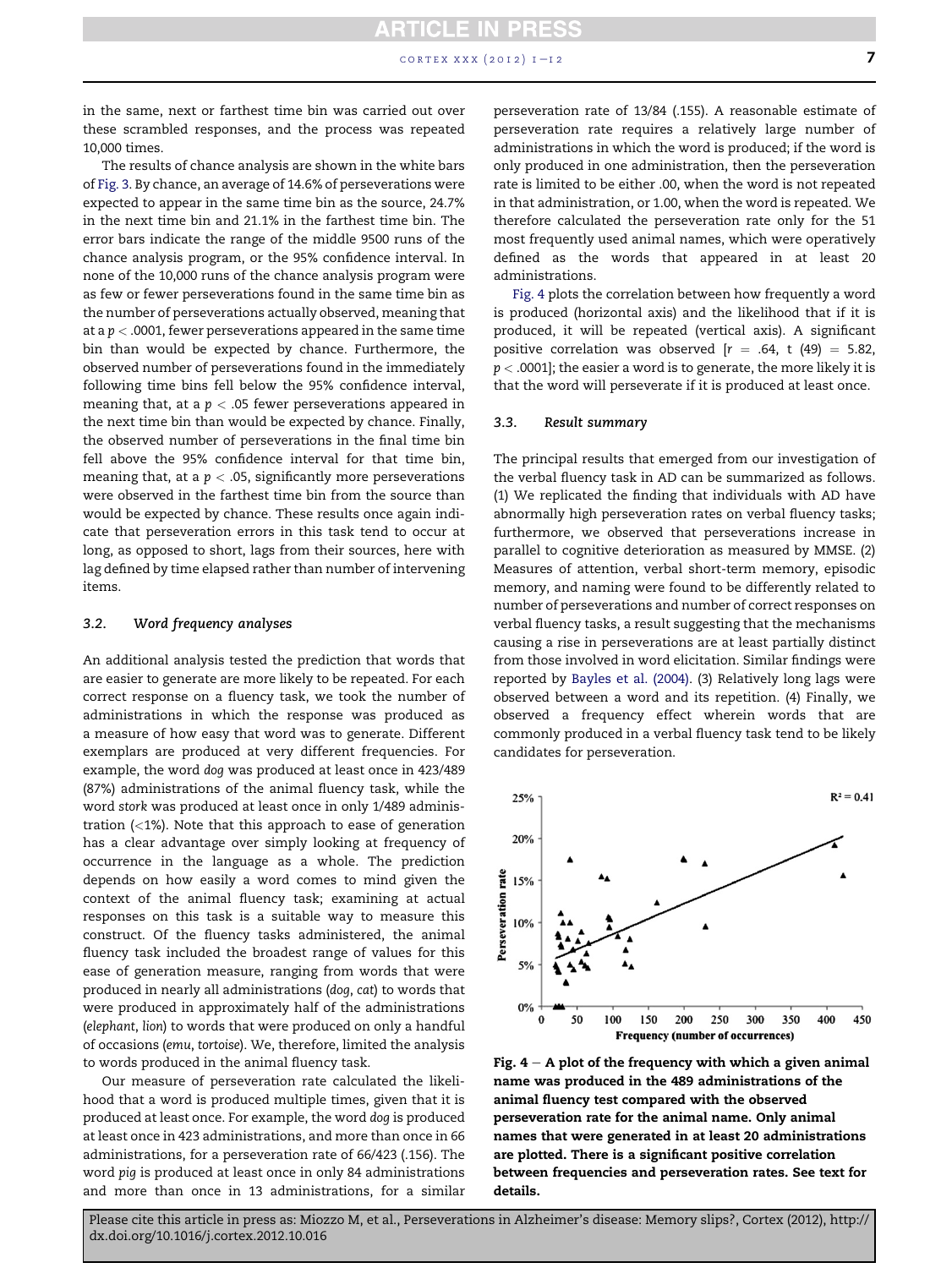8 cortex xxx  $(2012)$   $I-I2$ 

#### 4. General discussion

The key novel finding of our investigation of verbal fluency in AD is that a word is typically repeated after a (relatively) long lag from its first occurrence. Importantly, results demonstrating this temporal characteristic of AD perseverations converged from analyses that used distinct methods  $-$  one based on lag defined by the number of intervening items and the other based on lag defined by the time elapsed between the source and the perseveration. The long lags we found with perseverations in AD contrast sharply with findings from aphasia that repeatedly showed that, in word production tasks, perseverative responses are associated with a short lag. As illustrated in the Introduction, the perseverations observed in aphasia have been explained as resulting from a deficit that limits the ability to activate the target lexical item. Assuming that recently produced words retain relatively high activation levels only for a short time interval, these recently produced words are likely to be produced again when the current target item is not properly activated. As a result, it is more likely that items would be repeated after short intervals rather than long intervals in conditions of lexical deficits. However, the result that perseverations occur at long lags from sources makes it unlikely that the high perseveration rates observed on verbal fluency tasks in AD patients stem primarily from lexical deficits. A variety of sources provide further evidence similarly inconsistent with a lexical deficit account of AD perseverations on verbal fluency tasks. First, [Bayles et al. \(2004\)](#page-9-0) found that AD and normal elders perseverated at similar rates (3-4% on average) in picture naming and picture description tasks, unlike in verbal fluency tasks where perseverations were exceedingly more common in AD. This finding was fully replicated in our study. In picture naming, we found an average perseveration rate of 5%, very similar to the normal elders' rate reported by [Bayles et al. \(2004\).](#page-9-0) The lack of abnormal perseveration rates across word production tasks is a finding at odds with a lexical deficit account, which instead anticipates frequent perseverations in any of the production tasks in which lexical access is critical. Second, when Arroyo-Anlló et al. (2012) compared the performance of aphasic and AD individuals on a category fluency task, it was found that despite similar overall performance, AD individuals were nearly twice as likely to perseverate. Individuals with aphasia tend to perseverate in picture naming but not fluency tasks, while the opposite pattern is true for AD individuals, suggesting that different deficits give rise to perseverations in the two populations.

A crucial question for understanding perseverations concerns characterizing the mechanisms that give rise to response repetition. One possible mechanism of perseveration is the failure to inhibit responses after they are produced. Response inhibition could efficiently prevent response repetition, and deficits affecting the mechanisms responsible for response inhibition would result in perseverations. Crucially, an explanation of perseverations based on inhibition would not predict the observation of long lags between a word and its repetition; the failure-to-inhibit hypothesis predicts short lags. In fact, because the activation of recently produced words declines with time, inhibition failures should be

especially frequent at short intervals. It should be emphasized that this conclusion is not restricted to inhibitory mechanisms at the lexical level; it holds for other types of inhibitory mechanisms as well [e.g., the mechanism of suppression of previously retrieved responses that [Rosen and Engle \(1997\)](#page-10-0) attribute to working memory]. Naturally, further research is needed to reach more definitive conclusions on the role of inhibition in word retrieval and word production more generally. We should note, however, that accounts of verbal fluency that incorporate the notion of inhibition [\(Azuma,](#page-9-0) [2004;](#page-9-0) [Chiappe and Chiappe, 2007;](#page-9-0) [Rosen and Engle, 1997\)](#page-10-0) are confronted with the challenging task of demonstrating that inhibitory mechanisms are at play. The crux of the problem is that results suggesting inhibition can typically be accounted for by assuming a fast post-response decay of activation.

We proposed to view the long lags between repeated words as markers of memory deficits that impair word generation in verbal fluency tasks. The verbal fluency task requires both generating exemplars of a category as well as monitoring those generated words for repetitions. We propose that subsequent to a memory impairment, memory traces indicating that the word has already been produced become increasingly less available with time or as more intervening words have been generated. As a result, as lag increases, the likelihood of recognizing that a word has already been produced decreases, and perseveration errors become more probable. While our analyses looked at lag defined both by time elapsed and number of intervening item, it is critical to note that we are not making any claims about whether memory traces become less available as a function of time or as a function of intervening items. Whether forgetting is due to time or interference from intervening items remains an open question in memory research ([Oberauer and](#page-10-0) [Lewandowsky, 2008](#page-10-0)). Our analyses have not pitted these two competing hypotheses against each other; future research with more fine-grained temporal information about when responses are produced would be required for such an analysis.

An additional prediction of our proposal is that easy to generate words, i.e., words that are frequently listed as category members because they are categorically prototypical or commonly used in the language, should be more likely to be perseverated. We reasoned that it is more difficult to keep track of the generation of frequent words that persistently pop-out in retrieval. Confirming our expectation, analyses of AD patients' responses on the animal fluency task revealed a propensity to repeat frequent words. Although frequency likely exacerbates the effects of memory deficits, it is also very plausibly linked to the lexical deficits commonly observed in AD, which are typically characterized by word finding difficulties more severely affecting low frequency than high frequency words. The propensity of perseverating high frequency words in the fluency task would thus stem jointly from a lexical access restricted to high frequency words and failures to recognize that high frequency words repeatedly (and prepotently) present themselves as candidate responses in the task. If we are correct in positing a relationship between lexical and memory deficits, it is not surprising that namingaccuracy scores, a plausible index of lexical deficits, correlated with repetition rates in the fluency tasks.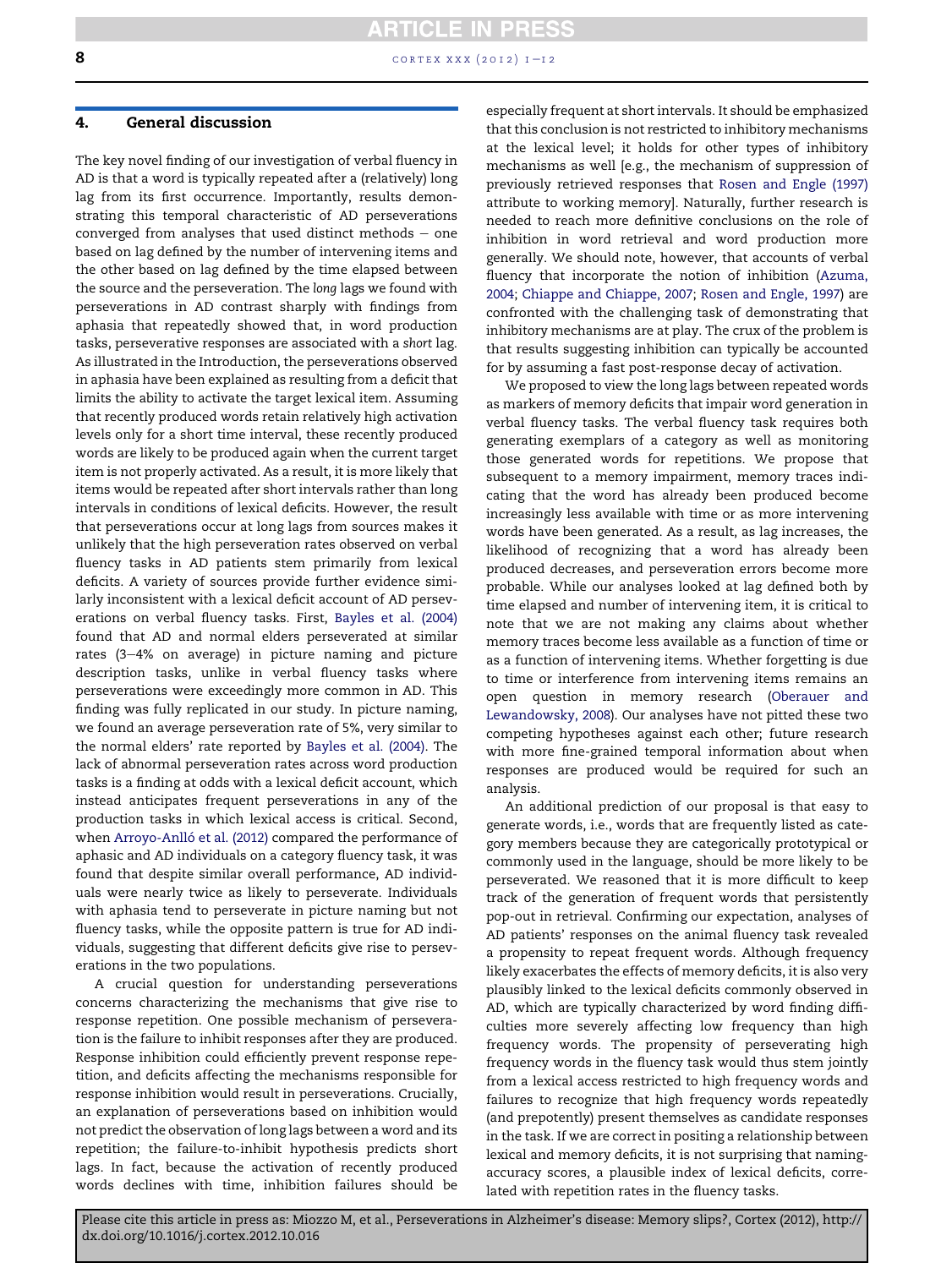$\text{CORTEX XXX}$  (2012)  $1 - 12$  9

While the results converge in suggesting a memory deficit as the cause of the AD patients' perseverations, working memory, particularly its central executive component, appears to be the likely locus of this deficit. Response monitoring, one of the functions attributed to the central executive [\(Rosen and Engle, 1997](#page-10-0); [Baddeley, 2002](#page-9-0), [2003](#page-9-0)), is crucial in discriminating between old and new words in fluency tasks, and a deficit affecting this function would result in abnormally high rates of repetitions that, critically, would characteristically occur at long intervals and involve frequently generated words. Impaired verbal fluency adds to a series of other deficits demonstrated by AD individuals on tasks that are assumed to tap the central executive (e.g., dual tasks) rather than other components of working memory (e.g., the phonological loop) and that are considered to be independent of storage deficits or processing speed [\(Belleville et al., 2007;](#page-9-0) [Colette et al., 1988;](#page-9-0) [Peters et al., 2007](#page-10-0); [Stopford et al., 2012](#page-10-0); for a review, see [Huntley and Howard, 2010](#page-10-0)). Interestingly, deficits associated with central executive impairment were observed in the mild and moderate AD population that also participated in our study.

The monitoring mechanism we propose to be at the basis of AD perseverations in fluency tasks is one of the components of working memory identified by [Rosen and Engle](#page-10-0) [\(1997\)](#page-10-0). Another component is the generation of cues for accessing new names, which is associated to switching, an aspect of the fluency performance that  $-$  as we have seen  $$ directly determines the efficiency of fluency performance. Anomalies in switching have been observed in AD [\(Troyer](#page-11-0) [et al., 1998](#page-11-0)). An interesting question is whether such anomalies co-occur in AD along with the long gaps we found with perseverations. Addressing this question is of potential interest for understanding the extent to which the working memory mechanisms for response monitoring and cue generation/switching are dissociable and reliant on (partially) distinct neural substrate. On the other hand, there is widespread agreement that working memory fractionates into a central executive and modality-specific subsidiary slave systems (i.e., the phonological store, the verbal phonological loop and the visual visuospatial sketchpad; [Baddeley, 2003;](#page-9-0) [Baddeley and Hitch, 1974\)](#page-9-0). In line with this hypothesis, we found a non-significant correlation ( $r = .04$ ,  $p > .05$ ) between perseverations rates and verbal digit-span, a measure of the intactness of the phonological loop. Our analyses of perseverations converge with those from the AD study conducted by [Peters et al. \(2007\)](#page-10-0) in which noticeable deficits were observed in working memory tasks but not in phonological loop tasks, at least in the initial stages of the disease. Confirmatory evidence that long-lag repetitions are subsequent to damage to the central executive rather than modality-specific systems of working memory would emerge from acquired deficits of the phonological store that are observed in conduction aphasia [\(Baldo and Dronkers, 2006](#page-9-0); [Caramazza et al., 1981](#page-9-0)) or in lesions to the inferior parietal regions ([Buchsbaum et al.,](#page-9-0) [2011](#page-9-0)). Specifically, long-lag repetitions should not appear in these conditions.

Deficits affecting workingmemory and the central executive more specifically are typically attributed to frontal impairments [\(Baddeley, 2002;](#page-9-0) [Curtis and D'Esposito, 2003](#page-9-0); [Fuster, 1997;](#page-10-0) [Miyake et al., 2000](#page-10-0); [Moscovitch and Winocour, 1992](#page-10-0); [Roberts](#page-10-0) [et al., 1998](#page-10-0); [Smith and Jonides, 1999](#page-10-0)). Evidence that damage to frontal regions results in impaired performance in fluency tasks (e.g., [Capitani et al., 2009](#page-9-0); [Pachana et al., 1996](#page-10-0); [Stopford et al.,](#page-10-0) [2012](#page-10-0); [Troyer et al., 1998\)](#page-11-0) support this hypothesis. In line with this evidence, it seems plausible to consider that the perseverations in verbal fluency, that our results relate to a deficit in working memory processes, reflect frontal damage. This conclusion is supported by results showing frontal pathology in AD [\(Klunk et al., 2004;](#page-10-0) [Morris and Price, 2001\)](#page-10-0). However, the presence in AD of conspicuous changes on functional neuroimaging in posterior regions paired with the apparent lack of a frontal quality to the clinical profile of AD ([Stopford et al., 2012\)](#page-10-0) are findings that call for cautionary conclusions about the neural underpinnings of perseverations in AD. Results highlighting differences between the working memory impairments observed in AD and in neuropsychological deficits that result from frontal damage ([Capitani et al., 2009](#page-9-0); [Stopford et al.,](#page-10-0) [2012](#page-10-0)) are particularly promising in this context, as they may offer informative cues for understanding the specificities of these two types of working memory impairments. A contribution of this sortmay derive from the comparison of the temporal aspects of perseveration in individuals affected by AD and selective frontal lesions.

Other than a rise in perseveration rates, the generation of fewer words represents a pathological feature of verbal fluency in AD (e.g., [Capitani et al., 2009](#page-9-0); [Shindler et al., 1984;](#page-10-0) [Troyer et al., 1998\)](#page-11-0). Replicating the findings of [Bayles et al.](#page-9-0) [\(2004\)](#page-9-0), we also observed that measures of attention, language, long and short-term memory are far more strongly correlated with the number of generated words than the number of perseverations. Although it is not clear how each of these functions contribute to word generation, a potentially relevant aspect of our correlational results concerns whether these functions are differently related to word generation and word perseveration, respectively. The implication of our correlational findings is twofold. Insofar as the temporal characteristics of perseverations suggest a working memory impairment, the differences in correlational findings further indicate that the effects of the working memory impairment are primarily circumscribed to perseverations rather than extending to word generation. That is, other types of impairments appear to be the primary cause of the word generation difficulties observed in AD. Very plausible candidates are the lexical deficits that in AD affect the retrieval of the semantic and phonological features of words [\(Croot et al.,](#page-9-0) [2000](#page-9-0); [Cummings et al., 1985](#page-9-0); [Huff et al., 1986\)](#page-10-0) and that manifest themselves as word retrieval deficits. As recently reviewed by [Indefrey \(2011\),](#page-10-0) there is mounting evidence that the posterior regions of middle and superior left temporal gyri play a pivotal role in lexical access for word production. This evidence strongly suggests that the word generation problems observed in AD stem from brain deficits affecting temporal regions. A corollary of this hypothesis is that perseverations are likely to be caused by brain deficits localized in partially distinct regions (possibly in frontal components). In essence, careful comparisons between the brain correlates of perseverations and word generation impairments may provide relevant cues for localizing the brain deficits associated with AD as well as the cognitive manifestations of such brain deficits.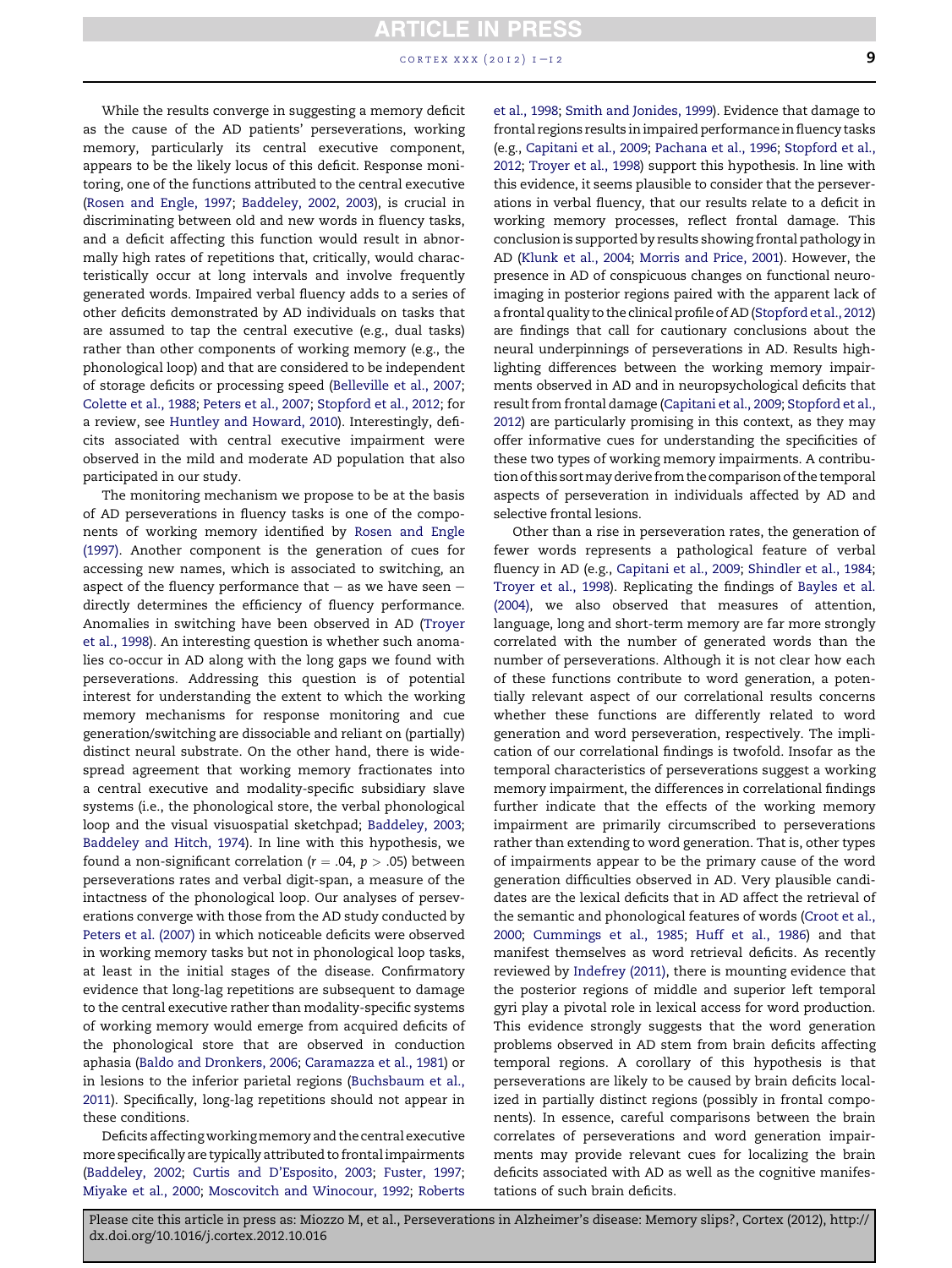<span id="page-9-0"></span>Although our investigation focused primarily on the perseverations in verbal fluency tasks, our results have ramifications for characterizing perseverations more broadly. Explanations of perseverations that are based on activation levels proved to be successful in a wide range of conditions  $-$  from spoken word production, to spelling, to action  $-$  in part because activation provides a powerful framework for describing cognitive processes and their impairments. Our results suggest that the perseverations that punctuate verbal fluency performance in individuals with AD cannot be explained in terms of activation; instead, they seem traceable to working memory deficits. While our results reveal a new form of perseverations, they contribute to underscore the fact that perseverations can have multiple causes, each of which reflects the functioning of specific cognitive mechanisms that, for some reasons, are malfunctioning in normal or pathological conditions.

#### Acknowledgments

We are grateful to Denise Charles, Blake Waterworth and Scott Lloyd for their help with data collection. The research was supported by NIH grant DC006242.

#### references

- Ackerman T and Ellis C. Case study: Where do aphasic
- perseverations come from? Aphasiology, 21: 1018-1038, 2007. Albert ML and Sandson J. Perseveration in aphasia. Cortex, 22(4): 103-115, 1986.
- Arroyo-Anlló EM, Lorber M, Rigaleau F, and Gil R. Verbal fluency in Alzheimer's disease and aphasia. Dementia, 11: 5-18, 2012.
- Azuma T. Working memory and perseveration in verbal fluency. Neuropsychology, 18: 69-77, 2004.
- Baayen HR, Piepenbrock R, and Van Rijin H. The CELEX Lexical Database. Philadelphia: Linguistic Data Consortium, University of Pennsylvania, 1993.
- Baddeley AD. Fractionating the central executive. In Stuss DT and Knight RT (Eds), Principles of Frontal Lobe Function. New York: Oxford University Press, 2002: 246-260.
- Baddeley AD. Working memory: Looking back and looking forward. Nature Reviews Neuroscience, 4: 829-839, 2003.
- Baddeley AD and Hitch GJ. Working memory. In Bower G (Ed), The Psychology of Learning and Motivation. S. Diego: Academic Press, 1974: 47-90.
- Baldo JV and Dronkers NF. The role of the inferior parietal and inferior frontal cortex in working memory. Neuropsychology, 20: 529-538, 2006.
- Barr A and Brandt J. Word-list generation deficits in dementia. Journal of Clinical and Experimental Neuropsychology, 18: 810-822, 1996.
- Bayles KA, Tomoeda CK, McKnight PE, Helm-Estabrooks N, and Hawley JN. Verbal perseveration in individuals with Alzheimer's disease. Seminars in Speech and Language, 25: 335-347, 2004.
- Bayles KA, Trosset MW, Tomoeda CK, Montgomery EB, and Wilson J. Generative naming in Parkinson disease patients. Journal of Clinical Neuropsychology, 15: 547-562, 1993.
- Belleville S, Chertkow H, and Gauthier S. Working memory and control of attention in persons with Alzheimer's disease and mild cognitive impairment. Neuropsychology, 21: 458-469, 2007.
- Benjamin AS. Predicting and postdicting the effects of word frequency on memory. Memory & Cognition, 31: 297-305, 2003.
- Bolla K, Lindgren K, Bonaccorsy C, and Bleecker M. Predictors of verbal fluency (FAS) in the healthy elderly. Journal of Clinical Psychology, 46: 623-628, 1990.
- Buchsbaum BR, Baldo J, Okada K, Berman KF, Dronkers N, D'Esposito M, et al. Conduction aphasia, sensory-motor integration, and phonological short-term memory  $-$  An aggregate analysis of lesion and fMRI data. Brain and Language, 119: 119-128, 2011.
- Buschke H and Fuld PA. Evaluating storage, retention, and retrieval in disordered memory and learning. Neurology, 24: 1019-1025, 1974.
- Butters N, Granholm E, Salmon DP, Grant I, and Wolfe J. Episodic and semantic memory: A comparison of amnesic and demented patients. Journal of Clinical and Experimental Neuropsychology, 9: 479-497, 1987.
- Caccappolo-van Vliet E, Miozzo M, Marder K, and Stern J. Where do perseverations come from? Neurocase, 9: 297-307, 2003.
- Campbell JID and Clark JM. Time course of error priming in number-fact retrieval: Evidence for excitatory and inhibitory mechanisms. Journal of Experimental Psychology: Learning, Memory, and Cognition, 15: 920-929, 1989.
- Capitani E, Rosci C, Saetti MC, and Laiacona M. Mirror asymmetry of category and letter fluency in traumatic brain injury and Alzheimer's patients. Neuropsychologia, 47: 423-429, 2009.
- Caramazza A, Basili AG, Koller JJ, and Berndt RS. An investigation of repetition and language processing in a case of conduction aphasia. Brain and Language, 14: 235-271, 1981.
- Chiappe DL and Chiappe P. The role of working memory in metaphor production and comprehension. Journal of Memory and Language, 56: 172-188, 2007.
- Cohen L and Dehaene S. Competition between past and present. Assessment and interpretation of verbal perseverations. Brain, 121: 1641-1659, 1998.
- Colette F, Salmon E, Van der Linden M, Degueldre C, and Franck G. Functional anatomy of verbal and visuospatial span tasks in Alzheimer's disease. Human Brain Mapping, 5: 110-118, 1988.
- Croot K, Hodges JR, Xuereb J, and Patterson K. Phonological and articulatory impairment in Alzheimer's disease: A case series. Brain and Language, 75: 277-309, 2000.
- Crossley M, D'Acrcy C, and Rawson N. Letter and category fluency in community-dwelling Canadian seniors: A comparison of normal participants to those with dementia of the Alzheimer or vascular type. Journal of Clinical and Experimental Neuropsychology, 19: 52-62, 1997.
- Cummings JL, Benson DF, Hill MA, and Read S. Aphasia in dementia of the Alzheimer type. Neurology, 35: 394-397, 1985.
- Curtis C and D'Esposito M. Persistent activity in the frontal cortex during working memory. Trends in Cognitive Sciences, 7: 415e423, 2003.
- Dell GS, Svec W, and Burger L. Language production and serial order: A functional analysis and a model. Psychological Review, 104: 123-147, 1997.
- Diaz M, Sailor K, Cheung D, and Kuslansky G. Category size effects in semantic and letter fluency in Alzheimer's patients. Brain and Language, 89: 108-114, 2003.
- Engle RW. Working memory capacity as executive attention. Current Directions in Psychological Science, 11: 19-23, 2002.
- Ericsson KA and Kintsch W. Long-term working memory. Psychological Review, 102: 211-245, 1995.
- Fisk JE and Sharp CA. Age-related impairment in executive functioning: Updating, inhibition, shifting, and access. Journal of Clinical and Experimental Neuropsychology, 26: 874-890, 2004.
- Foldi NS, Helm-Estabrooks N, Redfield J, and Nickel DG. Perseveration in normal aging: A comparison of perseveration rates on design fluency and verbal generative tasks. Aging, Neuropsychology and Cognition, 10: 268-280, 2003.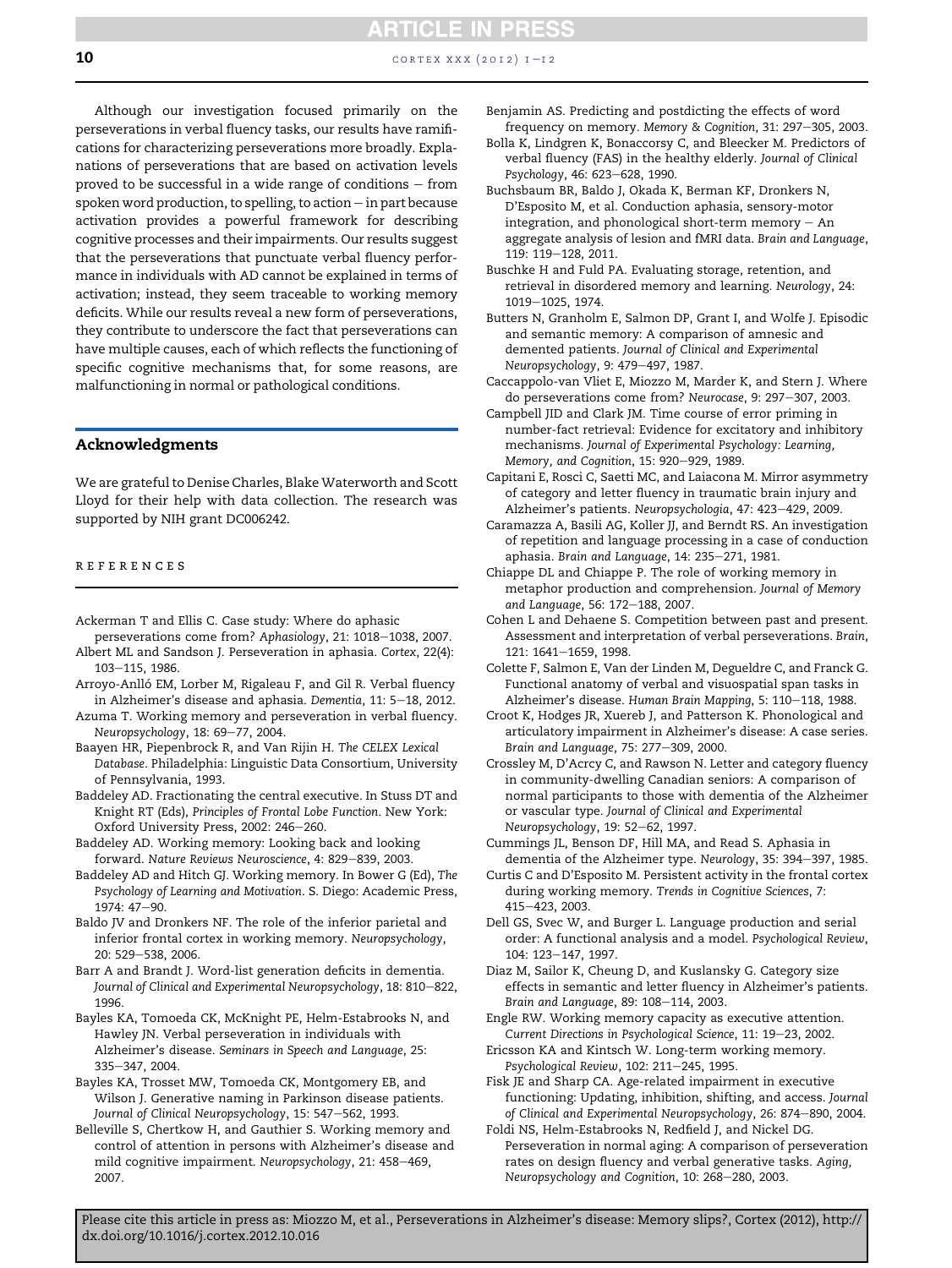#### CORTEX XXX  $(2012)$   $I-I2$  11

- <span id="page-10-0"></span>Folstein MF, Folstein SE, and McHugh PR. Mini Mental State: A practical method for grading the cognitive state of patients for the clinician. Journal of Psychiatric Research, 12: 189-198, 1975.
- Fournier-Vincente S, Larigauderie P, and Gaonac'h D. More dissociations and interactions within central executive functioning: A comprehensive latent variable analysis. Acta Psychologica, 129: 32-48, 2008.
- Fuster JM. The Prefrontal Cortex: Anatomy, Physiology, and Neuropsychology of the Frontal Lobes. New York: Raven Press, 1997.
- Gathercole SE. Working memory and language. In Gaskell MG (Ed), The Oxford Handbook of Psycholinguistics. Oxford: Oxford University Press, 2007: 757-769.
- Gorman AM. Recognition memory for nouns as a function of abstractness and frequency. Journal of Experimental Psychology, 61: 23-29, 1961.
- Hedden T, Lautenschlager G, and Park DC. Contribution of processing abilities and knowledge to verbal memory tasks across the adult life-span. The Quarterly Journal of Experimental Psychology, 58A: 169-190, 2005.
- Henry JD and Phillips LH. Covariates of production and perseveration on tests of phonemic, semantic and alternating fluency in normal aging. Aging, Neuropsychology and Cognition, 13: 529-551, 2006.
- Hirsh KW. Perseveration and activation in aphasic speech production. Cognitive Neuropsychology, 15: 377-388, 1996.
- Hsiao EY, Schwartz MF, Schnur TT, and Dell GS. Temporal characteristics of semantic perseverations induced by blocked-cyclic picture naming. Brain and Language, 108: 133-144, 2009.
- Huff F-J, Corkin S, and Growdon JH. Semantic impairment and anomia in Alzheimer's disease. Brain and Language, 28: 235-249, 1986.
- Hughes DL and Bryan J. Adult age differences in strategy use during verbal fluency performance. Journal of Clinical and Experimental Neuropsychology, 24: 642-654, 2002.
- Huntley JD and Howard RJ. Working memory in early Alzheimer's disease: A neuropsychological review. International Journal of Geriatric Psychiatry, 25: 121-132, 2010.
- Indefrey P. The spatial and temporal signatures of word production components: A critical update. Frontiers in Psychology, 2: 255. <http://dx.doi.org/10.3389/fpsyg.2011.00255>, 2011.
- Kaplan E, Goodglass H, and Weintraub S. The Boston Naming Test. 2nd ed. Philadelphia: Lea and Febiger, 1983.
- Klunk WE, Engler H, Nordberg A, Wang Y, Blomqvist G, Holt DP, et al. Imaging brain amyloid in Alzheimer's disease with Pittsburgh Compound-B. Annals of Neurology, 55: 306-319, 2004.
- Kozora E and Cullum MC. Generative naming in normal aging: Total output and qualitative changes using phonemic and semantic constraints. The Clinical Neuropsychologist, 9: 313-320, 1995.
- Lee EY, Schwartz MF, Schnur TT, and Dell GS. Temporal characteristics of semantic perseverations induced by blocked-cyclic picture naming. Brain and Language, 108: 133-143, 2009.
- Loonstra AS, Tarlow AT, and Sellers AH. COWAT metanorms across age, education, and gender. Applied Neuropsychology, 8:  $161 - 166$ , 2001.
- Marczinski CA and Kertesz A. Category and letter fluency in semantic dementia, primary progressive aphasia, and Alzheimer's disease. Brain and Language, 97: 258-265, 2006.
- Martin N and Dell GS. Perseveration and anticipations in aphasia: Primed intrusions from the past and future. Seminars in Speech and Language, 26: 349-362, 2004.

Martin N and Dell GS. Common mechanisms underlying perseverative and non-perseverative sound and word substitutions. Aphasiology, 21: 1002-1017, 2007.

- Martin N, Roach A, Brecher A, and Lowery J. Lexical retrieval mechanisms underlying whole-word perseveration errors in anomic aphasia. Aphasiology, 12: 319-333, 1998.
- Miyake A, Friedeman NP, Emerson MJ, Witzki AH, Howerter A, and Wager T. The unity and diversity of executive functions and their contribution to complex frontal lobe tasks: A latent variable analysis. Cognitive Psychology, 41: 49-100, 2000.
- Monsch AU, Bondi MW, Butters N, Paulsen JS, Salmon DP, Brugger P, et al. A comparison of category and letter fluency in Alzheimer's disease and Huntington's disease. Neuropsychology, 8: 25-30, 1994.
- Morris JC and Price AL. Pathological correlates of nondemented aging, mild cognitive impairment, and early stages of Alzheimer's disease. Journal of Molecular Neuroscience, 17: 101-118, 2001.
- Moscovitch M. Memory and working memory: A component process model based on modules and central systems. Journal of Cognitive Neuroscience, 4: 257-267, 1992.
- Moscovitch M. Cognitive resources and dual-task interference effects at retrieval in normal people: The role of frontal lobes and medial temporal cortex. Neuropsychology, 8: 524-534, 1994.
- Moscovitch M and Winocour G. Frontal lobes and memory. In Squire LR (Ed), The Encyclopedia of Learning and Memory: Neuropsychology. New York: Macmillan, 1992.
- Moses MS, Sheard C, and Nickels LA. Insights into recurrent perseveration errors in aphasia: A case series approach. Aphasiology, 21: 975-1001, 2007.
- Norman DA and Shallice T. Attention to action: Willed and automatic control of behavior. In Davidson RJ, Schwartz GE, and Shapiro DE (Eds), Consciousness and Self-regulation. New York: Plenum Press, 1986: 1-18.
- Oberauer K and Lewandowsky S. Forgetting in immediate serial recall: Decay, temporal distinctiveness, or interference? Psychological Review, 115: 544-576, 2008.
- Pachana NA, Boone KB, Miller BL, Cummings JL, and Berman N. Comparisons of neuropsychological functioning in Alzheimer's disease and frontotemporal dementia. Journal of the International Neuropsychological Society, 2: 505-510, 1996.
- Pekkala S, Albert ML, Spiro A, and Erkinjuntti T. Perseverations in Alzheimer's disease. Dementia and Geriatric Cognitive Disorders, 25: 109-114, 2008.
- Peters F, Majerus S, Oliver L, van der Linden M, Salmon E, and Collette F. A multicomponent exploration of verbal short-term storage deficit in normal aging and Alzheimer's disease. Journal of Clinical and Experimental Neuropsychology, 29: 405-417, 2007.
- Price BH, Gurvit H, Weintraub S, Geula C, Leimkuhler E, and Mesulam M. Neuropsychological patterns and language deficits in 20 consecutive cases of autopsy-confirmed Alzheimer's disease. Archives of Neurology, 50: 931-937, 1993.
- Ramage A, Bayle KA, Helm-Estabrooks N, and Cruz R. Frequency of perseveration in normal subjects. Brain and Language, 66: 329-340, 1999.
- Roberts AC, Robbins TW, and Weiskrantz L. The pre-frontal cortex: Executive and cognitive functions. Oxford: Oxford University Press, 1998.
- Rosen VM and Engle RW. The role of working memory capacity in retrieval. Journal of Experimental Psychology: General, 126: 211-227, 1997.
- Shindler A, Caplan L, and Hier D. Intrusions and perseverations. Brain and Language, 23: 148-158, 1984.
- Smith EE and Jonides J. Storage and executive processes in the frontal lobes. Science, 283: 1657-1661, 1999.
- Stopford CL, Thompson JC, Neary D, Richardson AMT, and Snowden JS. Working memory, attention, and executive function in Alzheimer's disease and frontotemporal dementia. Cortex, 48(4): 429-446, 2012.